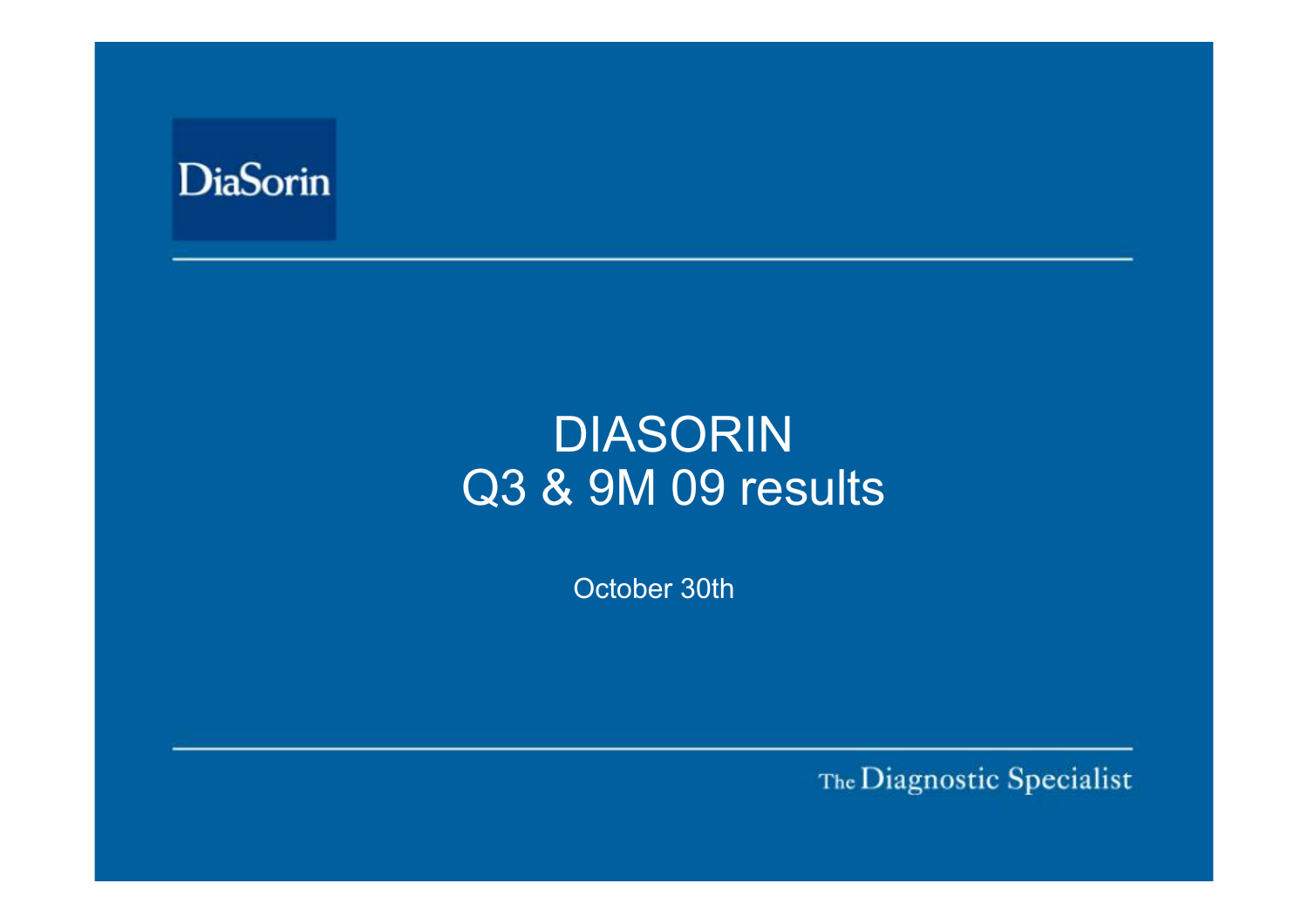### **Disclaimer**

Save where otherwise indicated, the Company is the source of the content of this Presentation. Care has been taken to ensure that the facts stated in this Presentation are accurate, and that the opinions expressed are fair and reasonable. However, no representation or warranty, express or implied, is made or given by or on behalf of the Company, or the management or employees of Company as to the accuracy, completeness or fairness of the information or opinions contained in this Presentation. None of the Company, shall have any liability whatsoever (in negligence or otherwise) for any loss whatsoever arising from any use of this Presentation or its contents or otherwise arising in connection therewith. This Presentation is not intended for potential investors and does not constitute or form part of, and should not be construed as, any offer for sale or subscription of, or solicitation of any offer to purchase or subscribe for, any securities of the Company, nor should it or any part of it or the fact of its distribution form the basis of, or be relied on in connection with, any contract or commitment whatsoever. This Presentation does not constitute a recommendation regarding the securities of the Company.

This Presentation contains various forward-looking statements that reflect the Company's management's current views with respect to future events and financial and operational performance. The words "believe", "expect", "anticipate", "intend", "may", "plan", "estimate", "should", "could", "aim", "target", "might", or, in each case, their negative, or similar expressions identify certain of these forward-looking statements. Others can be identified from the context in which the statements are made. These forward-looking statements involve known and unknown risks, uncertainties and other factors, which are in some cases beyond the Company's control and may cause actual results or performance to differ materially from those expressed or implied from such forward-looking statements. These risks include, but are not limited to, the Company's ability to, operate profitably, maintain its competitive position, the Company's ability to promote and improve its reputation and the awareness of the brands in its portfolio, the Company's ability to operate its growth strategy successfully, the impact of changes in pricing policies, political and regulatory developments in the markets in which the Company operates, and other risks.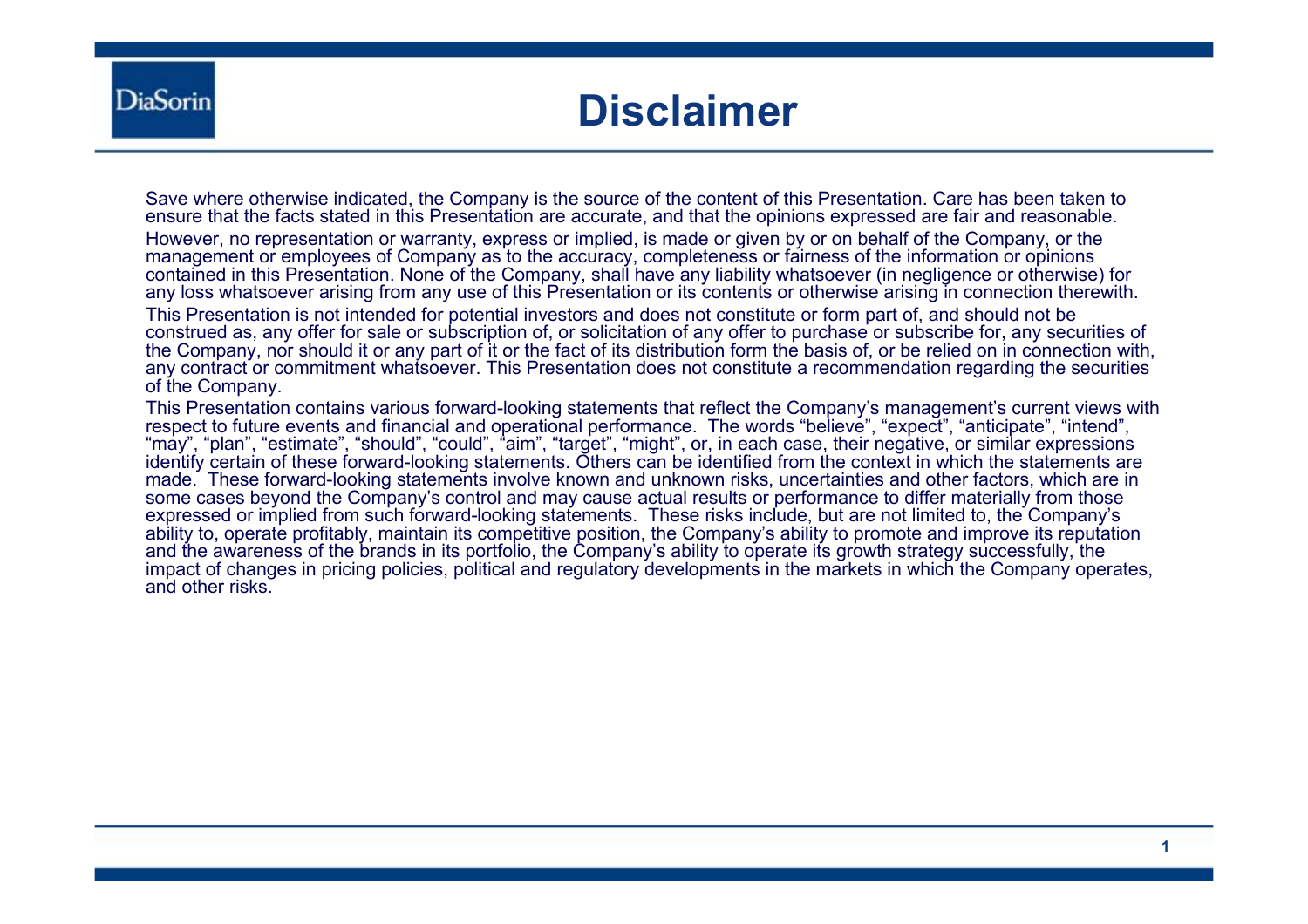

## **Q3 09 results highlights**

- $\bullet$  **Sustained growth in revenues, in line with previous quarters (l-f-l): +23.9% Q3 09 vs Q3 08**
- $\bullet$ **North America continues booming:**

¾ **Q3 09 sales up 63.9% as reported (+55.5% at constant exchange rates) boosted by Vit D**

¾**enlarged Liaison installed base**

¾ **ID panel sales promising: +40% Q3 09**

- ● **Steady enlargement of Liaison installed base, from ca. 2777 (30/06/09) to ca 2869 (30/09/09)**
- ● **Significant consistent improvement of operating margins:** 
	- ¾ **Gross Margin +29.5% (69.5% of total sales)**
	- ¾ **Ebit +36.7% (34.2% of total sales)**
- ● **Net earnings more than double in the quarter:** ¾**+138.7% Q3 09 vs Q3 08**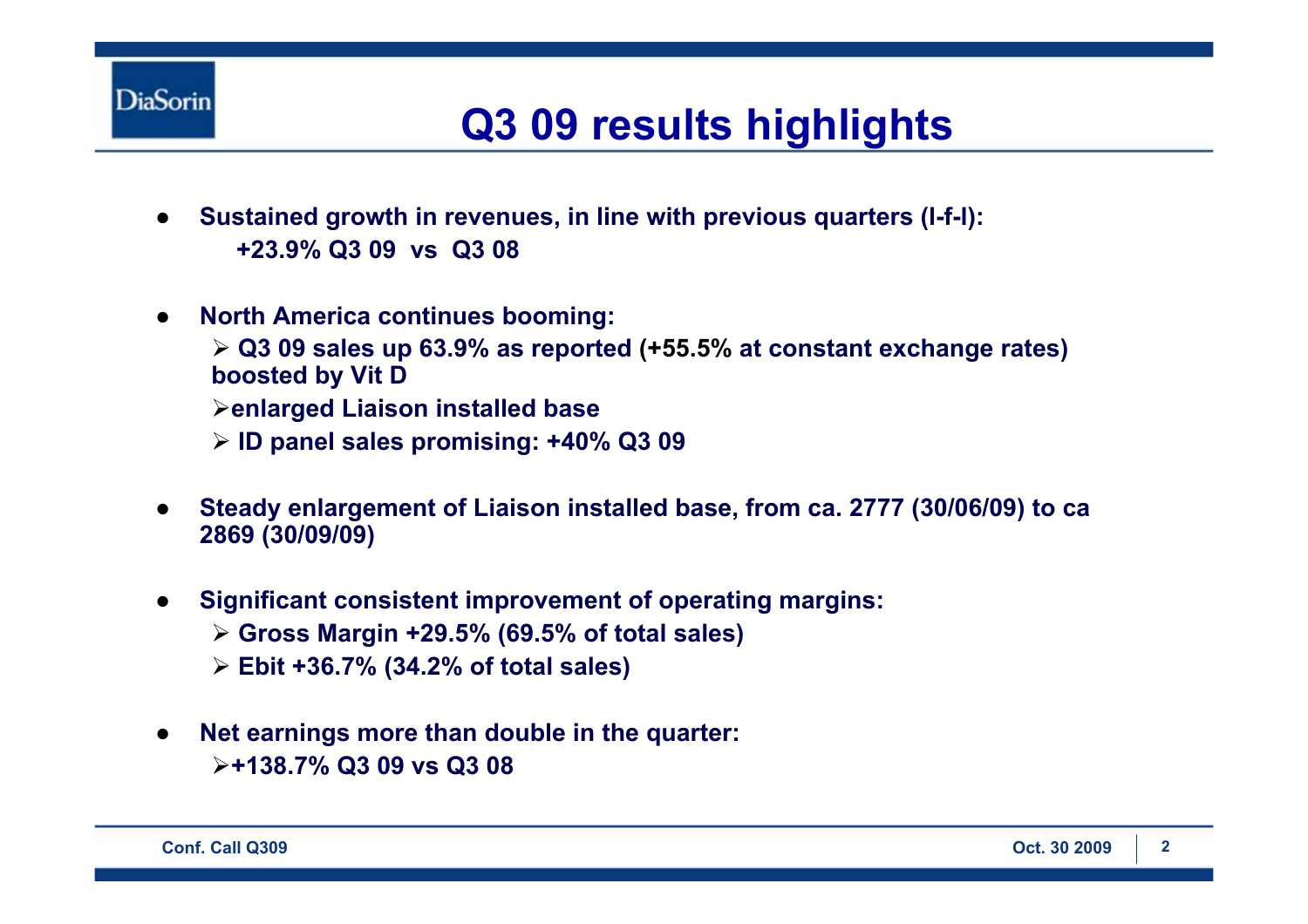**DiaSorin** 

### **Q3 Results: income statement**

| millions $\epsilon$               | Q3 2009 | Q3 2008 | Δ         |
|-----------------------------------|---------|---------|-----------|
| <b>Net Revenues</b>               | 74.2    | 59.8    | $+23.9%$  |
| <b>Gross profit</b>               | 51.6    | 39.8    | $+29.5%$  |
| <b>Margin</b>                     | 69.5%   | 66.5%   |           |
| G&A                               | (7.4)   | (6.6)   |           |
| R&D                               | (3.7)   | (3.6)   |           |
| <b>S&amp;M</b>                    | (13.1)  | (11.8)  |           |
| <b>Total Operating Expenses</b>   | (24.2)  | (21.9)  |           |
| % on sales                        | (32.6%) | (36.6%) |           |
| Other operating Income/(Expenses) | (2.0)   | 0.7     |           |
| <b>Ebit</b>                       | 25.4    | 18.6    | $+36.7%$  |
| Margin                            | 34.2%   | 31.0%   |           |
| <b>Net Financial expense</b>      | (0.1)   | (7.1)   |           |
| Tax                               | (8.4)   | (4.4)   |           |
| <b>Net Result</b>                 | 16.9    | 7.1     | $+138.7%$ |
| <b>Ebitda</b>                     | 29.8    | 22.0    | $+35.3%$  |
| <b>Margin</b>                     | 40.2%   | 36.8%   |           |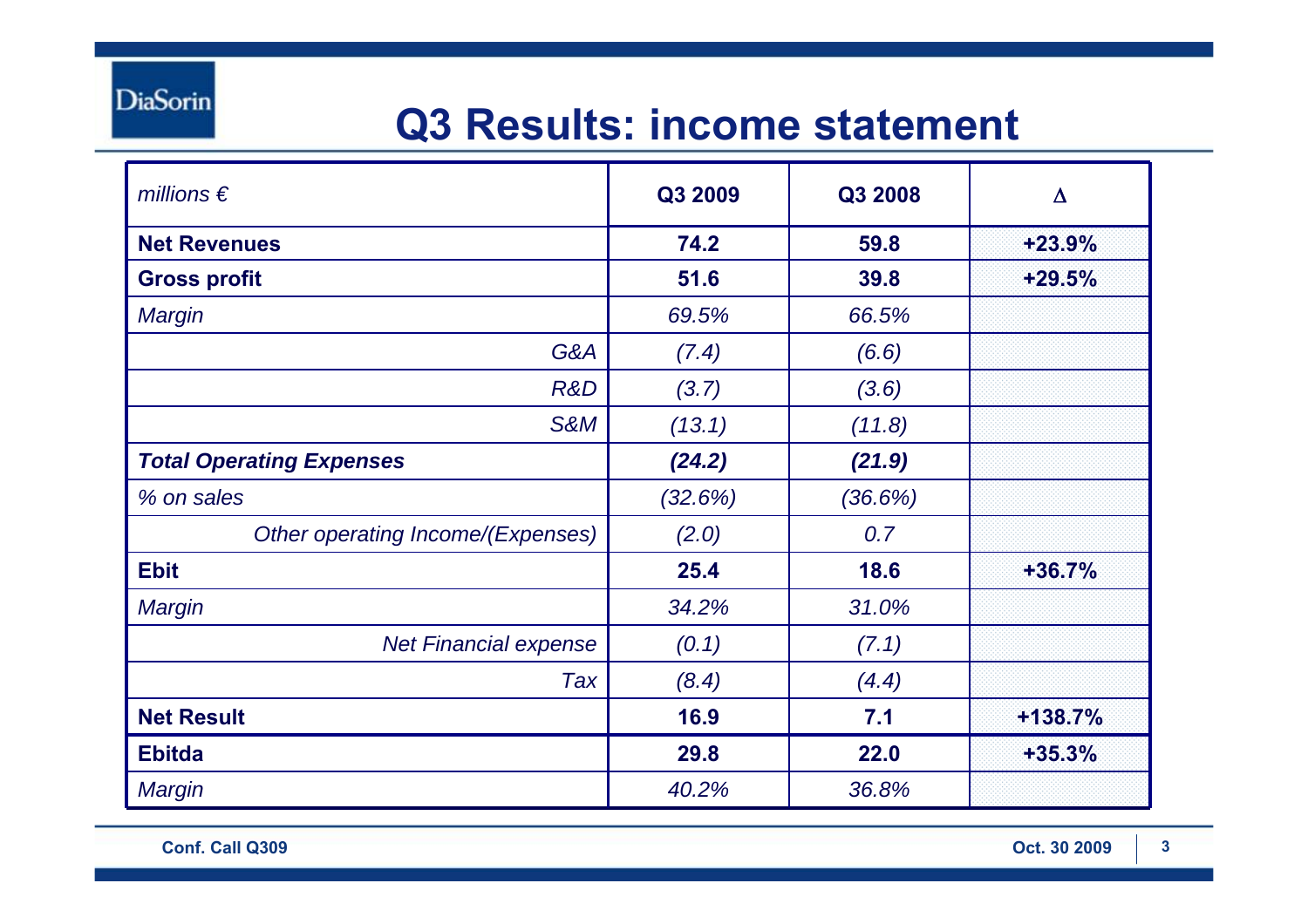**Revenues break down Q3: by technology**

ELISA sales flat as we started Biotrin consolidation in Q3 08, whilst **CLIA sales keep driving the top line**

**+40.3% Q3 09 vs. Q3 08**



**DiaSorin**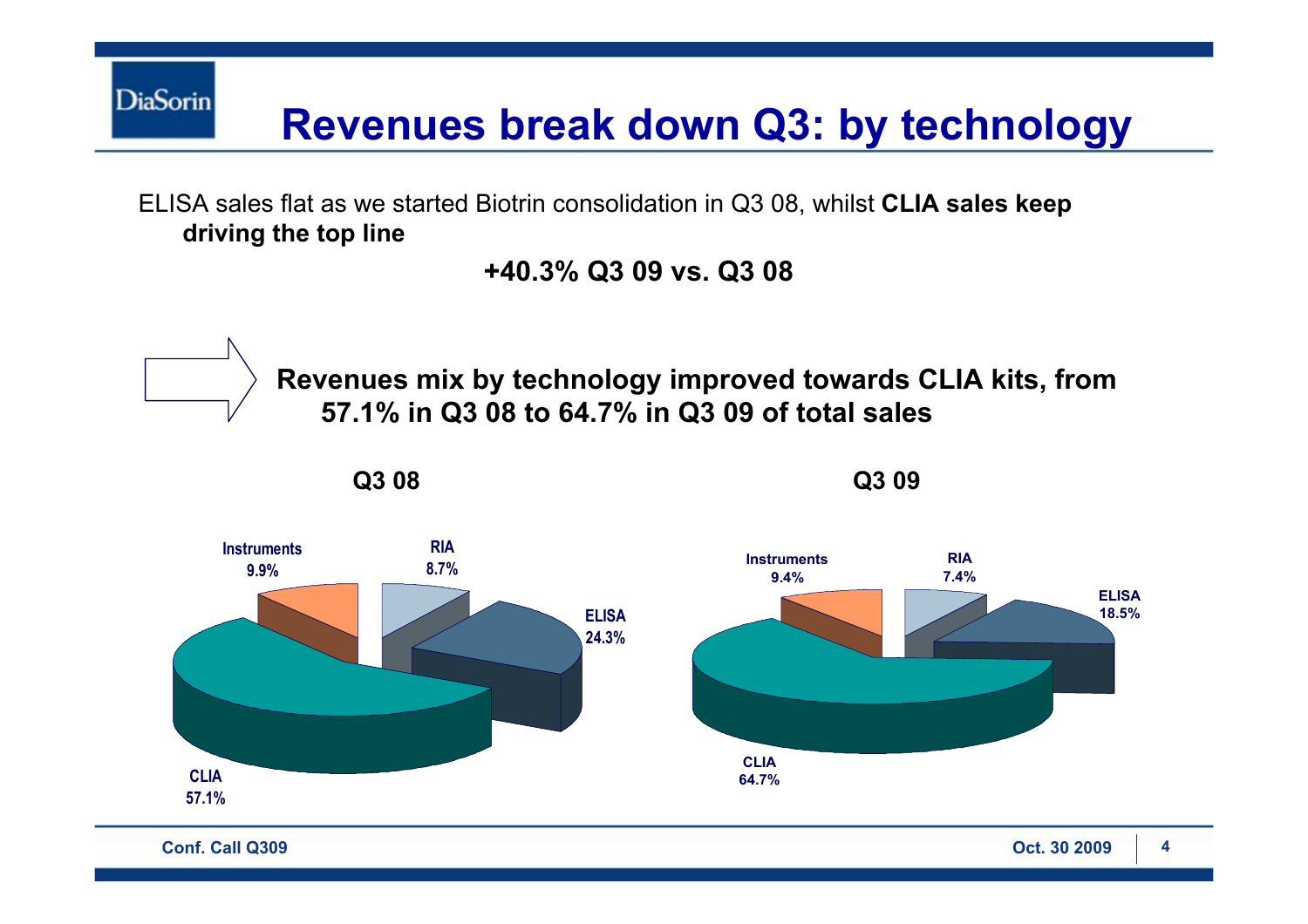### **DiaSorin**

### **Revenues break down Q3: by geography**

|                       | Q <sub>3</sub> |      |       |
|-----------------------|----------------|------|-------|
| millions $\epsilon$   | 2009           | 2008 |       |
| Italy                 | 12.8           | 12.1 | 6.0%  |
| <b>Rest of Europe</b> | 22.7           | 20.8 | 9.3%  |
| <b>North America</b>  | 26.2           | 16.0 | 63.9% |
| <b>Rest of World</b>  | 12.5           | 11.0 | 13.2% |
| <b>Total</b>          | 74.2           | 59.8 | 23.9% |

●Consolidate countries in Europe growing, with some outperformers:

| <b>France</b> | +38.5%    | Q3 09 vs. Q3 08                           |
|---------------|-----------|-------------------------------------------|
| <b>Nordic</b> | $+32.8\%$ | Q3 09 vs. Q3 08 (+42.0% at comparable FX) |

#### ●In North America, strong growth:

| + 63.9% | Q3 09 vs. Q3 08 as reported      |
|---------|----------------------------------|
| + 55.5% | Q3 09 vs. Q3 08 at comparable FX |

●In Rest of the World, positive trends in recent initiatives and distributors' markets

| <b>Israel</b>      | +89.9%    | Q3 09 vs. Q3 08                                 |
|--------------------|-----------|-------------------------------------------------|
| China              | $+46.0\%$ | Q3 09 vs. Q3 08                                 |
| <b>Distributor</b> | $+36.5\%$ | Q3 09 vs. Q3 08 (mainly Australian distributor) |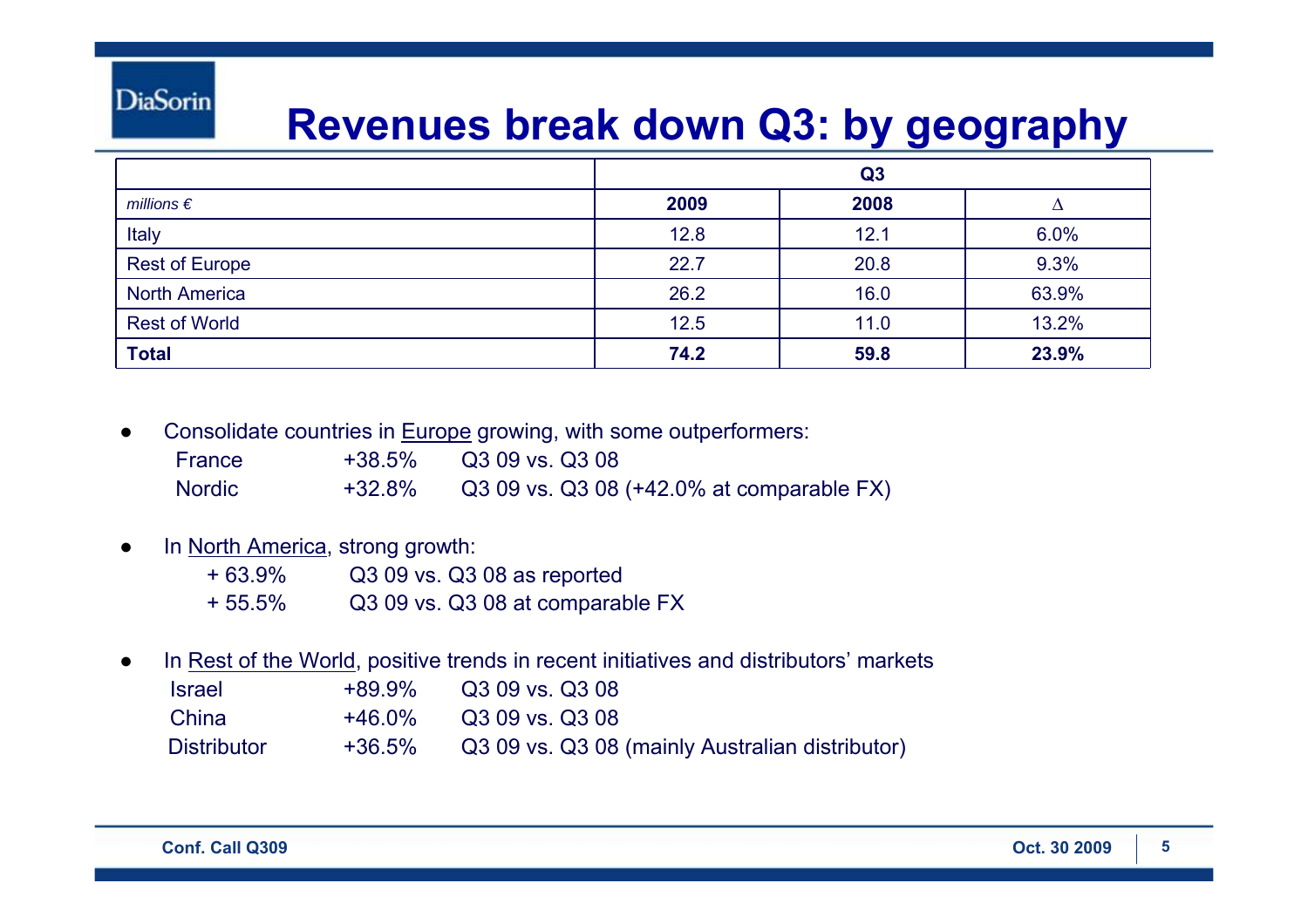### **Continuous improvement in profitability**

Profitability growth rate keeps growing:

**Gross Margins +29.5%** Q3 09 vs. Q3 08 **from 66.5% to 69.5%** of tot sales **EBITDA +35.3%** Q3 09 vs. Q3 08 **from 36.8% to 40.2%** of tot sales **EBIT +36.7%** Q3 09 vs. Q3 08 **from 31.0% to 34.2%** of tot sales

Thanks to:

- ●Improved technology mix: CLIA revenues represents 64.7% in Q3 09 vs. 57.1% in Q3 08
- ●Vitamin D test booming
- ●Lower incidence of instrument sales and instrument depreciation on total sales
- ● Lower incidence of current opex from 36.6% in Q3 08 to 32.6% in Q3 09, offset in the quarter by "other opex" for €2.0 MM

**Net Result+138.7%** Q3 09 vs. Q3 08 **from 11.8% to 22.8%** of tot sales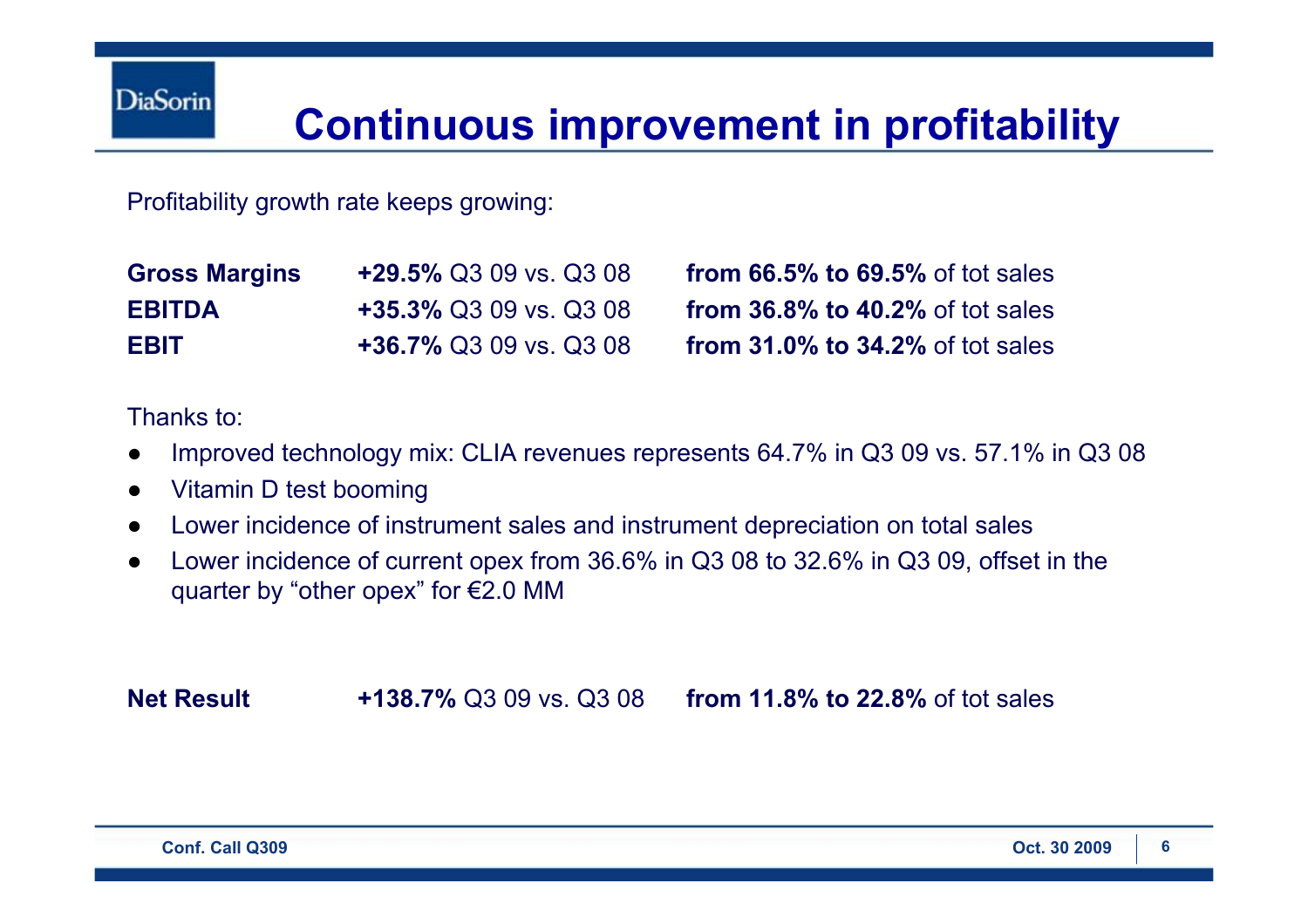**DiaSorin** 

## **9M 09 Results: income statement**

| millions $\epsilon$               | <b>9M09</b> | <b>9M08</b> | $\Delta$ |
|-----------------------------------|-------------|-------------|----------|
| <b>Net Revenues</b>               | 225.0       | 176.1       | $+27.8%$ |
| <b>Gross profit</b>               | 157.7       | 115.2       | $+36.9%$ |
| <b>Margin</b>                     | 70.1%       | 65.4%       |          |
| G&A                               | (23.3)      | (19.4)      |          |
| R&D                               | (11.4)      | (9.8)       |          |
| <b>S&amp;M</b>                    | (41.2)      | (34.7)      |          |
| <b>Total Operating Expenses</b>   | (75.9)      | (63.9)      |          |
| % on sales                        | (33.7%)     | (36.3%)     |          |
| Other operating Income/(Expenses) | (2.5)       | (0.1)       |          |
| <b>Ebit</b>                       | 79.3        | 51.2        | $+54.9%$ |
| <b>Margin</b>                     | 35.2%       | 29.1%       |          |
| <b>Net Financial expense</b>      | (1.4)       | (7.3)       |          |
| Tax                               | (23.9)      | (16.5)      |          |
| <b>Net Result</b>                 | 54.0        | 27.3        | $+97.4%$ |
| <b>Ebitda</b>                     | 91.9        | 61.7        | +49.0%   |
| <b>Margin</b>                     | 40.9%       | 35.0%       |          |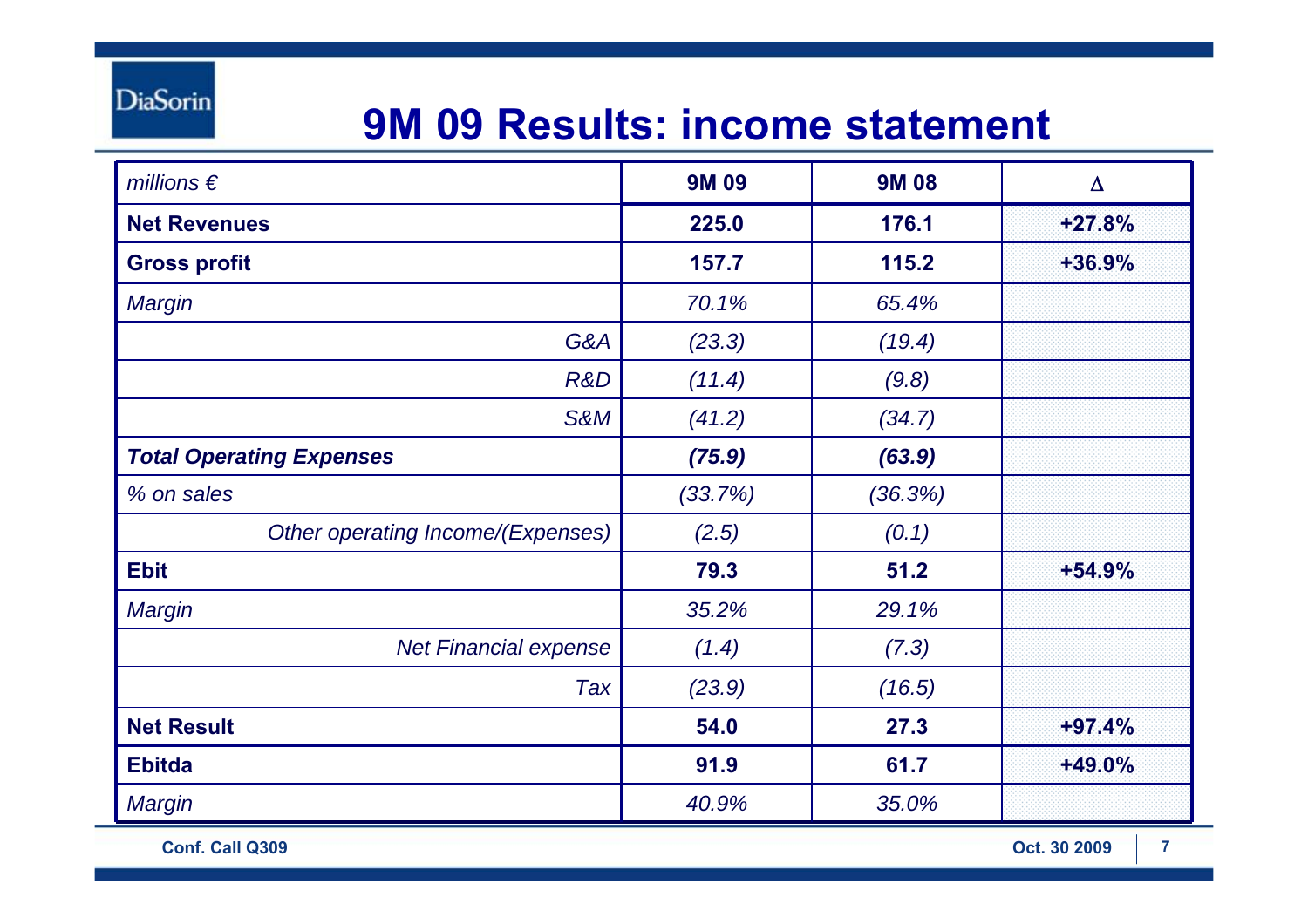### **9M results: balance sheet & cash flow**

| millions $\epsilon$           | 30/09/09 | 31/12/2008 |
|-------------------------------|----------|------------|
| Total tangible asset          | 39.5     | 35.4       |
| Total intangible asset        | 96.8     | 93.3       |
| Other non-current asset       | 18.3     | 10.4       |
| <b>Net Working Capital</b>    | 70.7     | 57.7       |
| Other non-current liabilities | (25)     | (22.9)     |
| <b>Net Capital Employed</b>   | 200.3    | 173.9      |
| <b>Net Debt</b>               | 0.4      | (19.8)     |
| Total shareholder's' equity   | 200.7    | 154.1      |

|                                               | Q3 09 | Q3 08 | <b>9M09</b> | <b>9M08</b> |
|-----------------------------------------------|-------|-------|-------------|-------------|
| Net change in cash and cash equivalents       | 14.1  | 7.5   | 23.8        | 13.3        |
| Cash and equivalents at the end of the period |       |       | 40.6        | 21.6        |